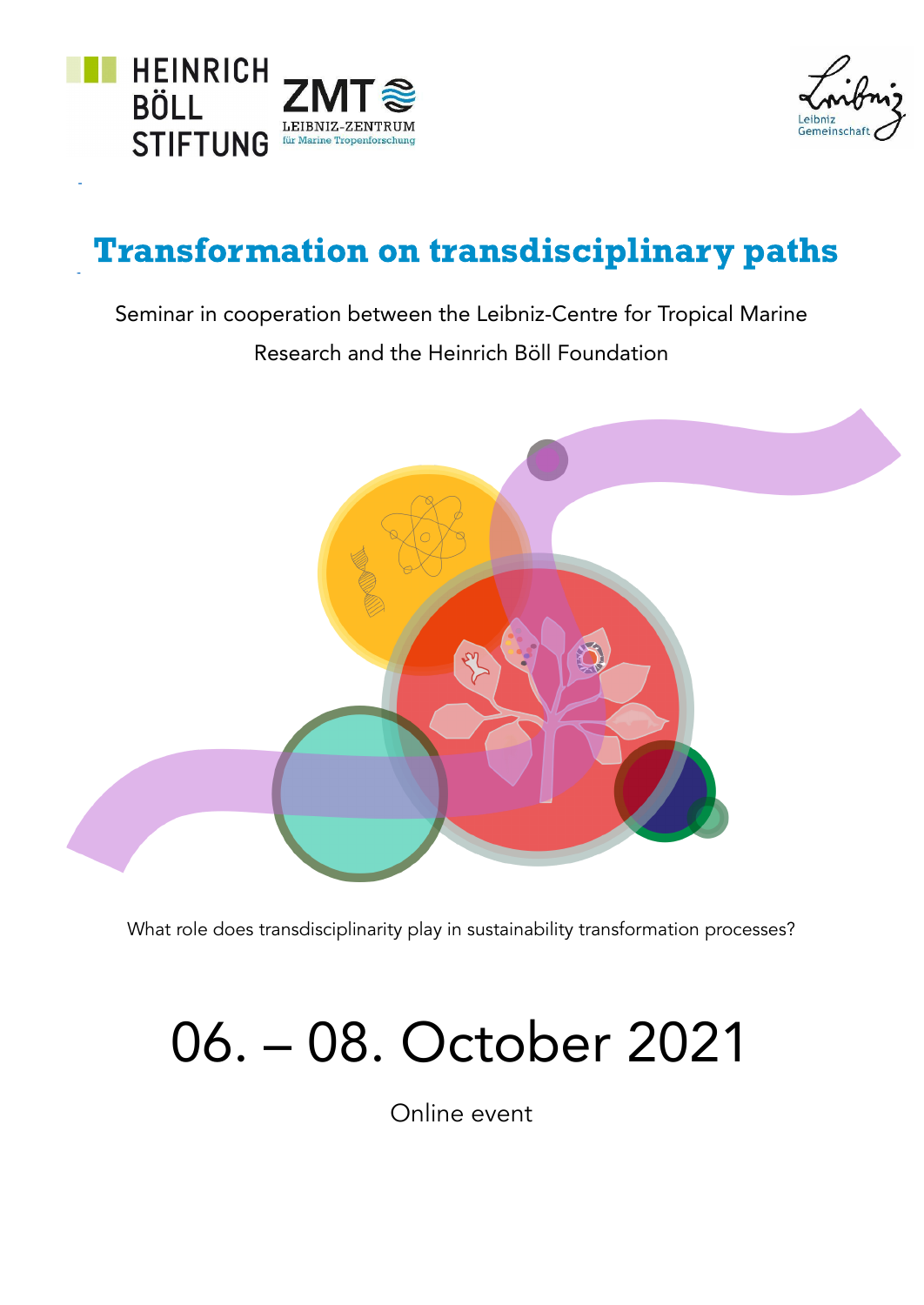

à,

Leibniz<br>Gemeinschaft

|   | 14:00       | Arrival and Welcome                                                                                                                                                                                                                                                                                                                                                                                                                                   |
|---|-------------|-------------------------------------------------------------------------------------------------------------------------------------------------------------------------------------------------------------------------------------------------------------------------------------------------------------------------------------------------------------------------------------------------------------------------------------------------------|
| E | 14:15       | What is my understanding of sustainability transformations and transdisciplinarity? - a<br>positioning game                                                                                                                                                                                                                                                                                                                                           |
|   | 14:45       | Short talk panel: Academic perspectives on transformation and transdisciplinarity                                                                                                                                                                                                                                                                                                                                                                     |
|   |             | Speaker 1: Samiya Selim is director and associate professor at the Center for Sustainable<br>Development, University of Liberal Arts Bangladesh. Her specialization is in the areas of<br>ecosystem based management, sustainable livelihoods, socio-ecological systems,<br>climate change adaptation and resilience, ecosystem services, and the science-policy<br>interface.                                                                        |
|   |             | Speaker 2: Annette Breckwoldt is a marine social scientist at the Leibniz Centre for<br>Tropical Marine Research (ZMT) in Bremen. Her research interests include:<br>social-ecological systems, inter- and transdisciplinarity, coastal management, small-scale<br>fisheries, local marine resource use and management realities, environmental<br>perceptions, small islands and ocean-based livelihoods of island residents.                        |
|   |             | Speaker 3: Dirk Hanschel (tbc) is Professor of German, European, and International Public<br>Law at the Martin Luther University Halle-Wittenberg (MLU), and Fellow at the Max<br>Planck Institute (MPI) for Social Anthropology in Halle carrying out the inter- and<br>transdisciplinary research programme "Environmental Rights in Cultural Context".                                                                                             |
|   |             | Speaker 4: Marion Glaser is senior social scientist at the Leibniz Centre for Tropical<br>Marine Research (ZMT) in Bremen and lecturer at Bremen University. Her research<br>analyses the integrated dynamics and governance and management of coastal and<br>marine social-ecological systems focusing on the transdisciplinary potential of modelling<br>and network analysis and the transformational potentials of collaborative action research. |
|   | 15:45       | Coffee break                                                                                                                                                                                                                                                                                                                                                                                                                                          |
|   | 16:00-17:00 | Discussion with the panel speakers<br>What are the prerequisites and conditions for a successful social-ecological<br>transformation? What role does transdisciplinarity play in this?                                                                                                                                                                                                                                                                |
|   | 17:00       | End of day 1                                                                                                                                                                                                                                                                                                                                                                                                                                          |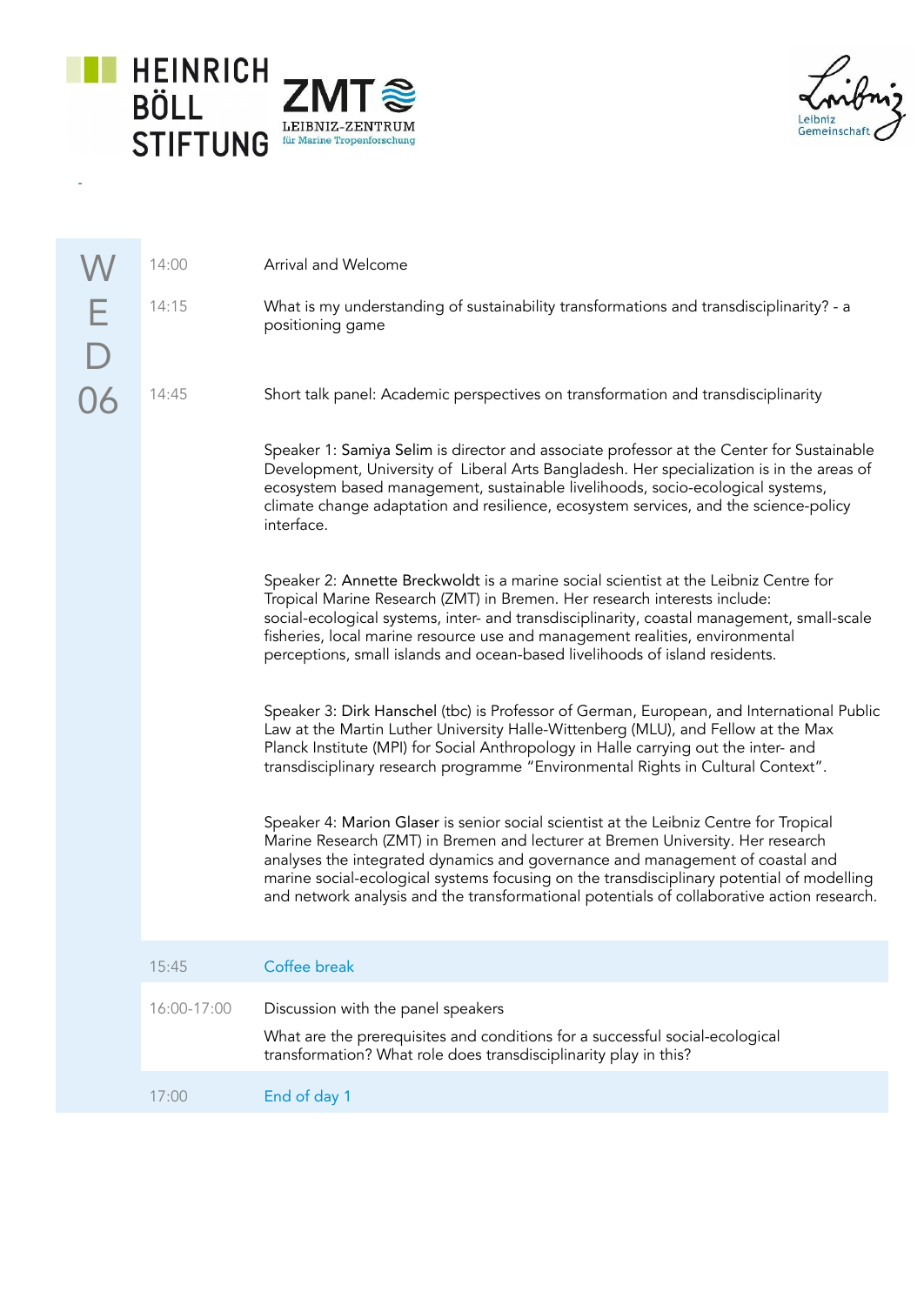

è

Leibniz<br>Gemeinschaft

|    | 10:00           | Arrival and information                                                                                                                                                                                                                                                                                  |
|----|-----------------|----------------------------------------------------------------------------------------------------------------------------------------------------------------------------------------------------------------------------------------------------------------------------------------------------------|
| 07 | 10:15           | Dialogue: Transformation and transdisciplinarity from an environmental activist<br>perspective<br>Berta Gualinga, a representative of the Kichwa people of Sarayaku in the Ecuadorian<br>Amazon, will talk about her experiences of working with allies to protect and defend<br>indigenous territories. |
|    | 11:15           | Coffee break                                                                                                                                                                                                                                                                                             |
|    | 11:30           | World-Café round 1<br>A) How can we describe and measure transformative societal impact of research?<br>What are the impacts of transdisciplinary research on science and academia - a<br>B)<br>science transformation?                                                                                  |
|    | 12:30           | Lunch break                                                                                                                                                                                                                                                                                              |
|    | 13:30           | World-Café round 2<br>C) What are the contextual and transferability issues with transdisciplinary empirical<br>research?<br>D) What are best practice and practical formats and tools for the equitable<br>co-production of knowledge?                                                                  |
|    | $14:30 - 15:00$ | Networking via "walk and talk"                                                                                                                                                                                                                                                                           |
|    | 15:30           | End of day 2                                                                                                                                                                                                                                                                                             |
|    |                 |                                                                                                                                                                                                                                                                                                          |
|    | 10:00           | Arrival and information                                                                                                                                                                                                                                                                                  |
|    | 10:15           | Presentation and discussion of the World Café products: Sustainability transformations<br>and transdisciplinarity at the interface of science and society                                                                                                                                                |
|    | 11:15           | Coffee break                                                                                                                                                                                                                                                                                             |
|    | 11:30           | Discussion: Integrating different perspectives on sustainability transformations and<br>transdisciplinarity                                                                                                                                                                                              |
|    | $12:30 - 13:00$ | Wrap-up and feedback                                                                                                                                                                                                                                                                                     |
|    | 13:00           | End of the seminar                                                                                                                                                                                                                                                                                       |